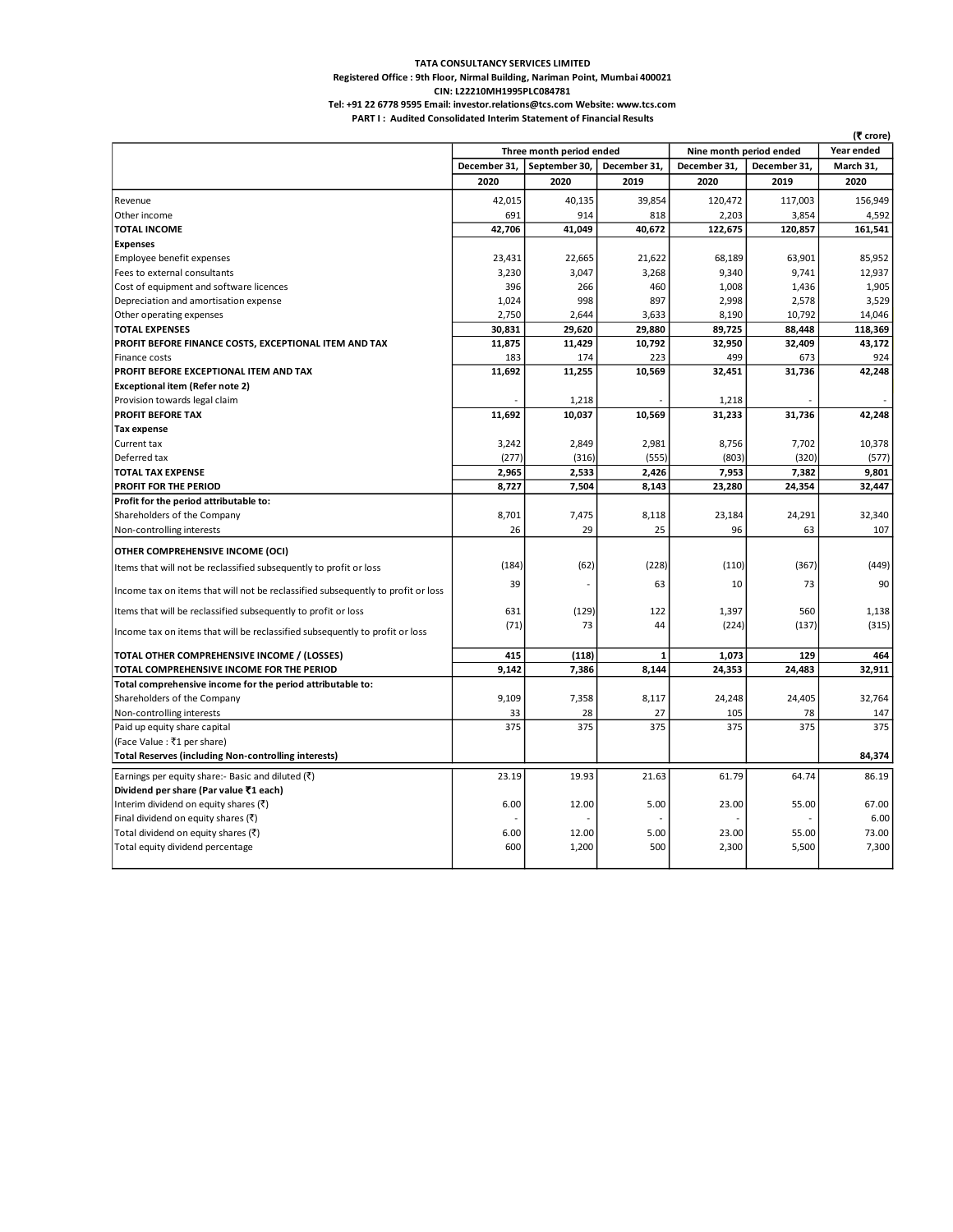#### **TATA CONSULTANCY SERVICES LIMITED**

#### **Registered Office : 9th Floor, Nirmal Building, Nariman Point, Mumbai 400021 PART II : Consolidated Segment Information**

|                                           |        |                            |              |                         |              | (そ crore) |
|-------------------------------------------|--------|----------------------------|--------------|-------------------------|--------------|-----------|
|                                           |        | Three month period ended   |              | Nine month period ended | Year ended   |           |
|                                           |        | December 31, September 30, | December 31, | December 31,            | December 31. | March 31, |
|                                           | 2020   | 2020                       | 2019         | 2020                    | 2019         | 2020      |
| <b>REVENUE BY INDUSTRY PRACTICE</b>       |        |                            |              |                         |              |           |
| Banking, Financial Services and Insurance | 16,655 | 16,138                     | 15,483       | 48,075                  | 45,888       | 61,095    |
| Manufacturing                             | 4,027  | 3,826                      | 4,171        | 11,737                  | 12,251       | 16,468    |
| <b>Retail and Consumer Business</b>       | 6,546  | 6,353                      | 6,709        | 18,811                  | 19,598       | 26,280    |
| Communication, Media and Technology       | 6,980  | 6,560                      | 6,608        | 20,035                  | 19,227       | 25,978    |
| l Others                                  | 7,807  | 7,258                      | 6,883        | 21,814                  | 20,039       | 27,128    |
| <b>REVENUE FROM OPERATIONS</b>            | 42,015 | 40,135                     | 39,854       | 120,472                 | 117,003      | 156,949   |
|                                           |        |                            |              |                         |              |           |
| <b>SEGMENT RESULTS</b>                    |        |                            |              |                         |              |           |
| Banking, Financial Services and Insurance | 4,807  | 4,773                      | 4,415        | 13,695                  | 12,774       | 16,950    |
| Manufacturing                             | 1,188  | 1,029                      | 1,135        | 3,203                   | 3,255        | 4,445     |
| <b>Retail and Consumer Business</b>       | 1,966  | 1,844                      | 1,797        | 5,112                   | 5,110        | 6,870     |
| Communication, Media and Technology       | 2,066  | 1,917                      | 1,926        | 5,869                   | 5,604        | 7,703     |
| Others                                    | 2,181  | 1,950                      | 1,597        | 5,866                   | 4,386        | 6,141     |
| <b>Total</b>                              | 12,208 | 11,513                     | 10,870       | 33,745                  | 31,129       | 42,109    |
| Unallocable expenses*                     | 1,207  | 2,390                      | 1,119        | 4,715                   | 3,247        | 4,453     |
| <b>Operating income</b>                   | 11,001 | 9,123                      | 9,751        | 29,030                  | 27,882       | 37,656    |
| Other income                              | 691    | 914                        | 818          | 2,203                   | 3,854        | 4,592     |
| <b>PROFIT BEFORE TAX</b>                  | 11,692 | 10,037                     | 10,569       | 31,233                  | 31,736       | 42,248    |

\*Includes the provision for legal claim of  $\bar{\tau}$ 1,218 crore. Refer note 2.

**Note:** The assets and liabilities of the Group are used interchangeably amongst segments. Allocation of such assets and liabilities is not practicable and any forced allocation would not result in any meaningful segregation. Hence, assets and liabilities have not been identified to any of the reportable segments.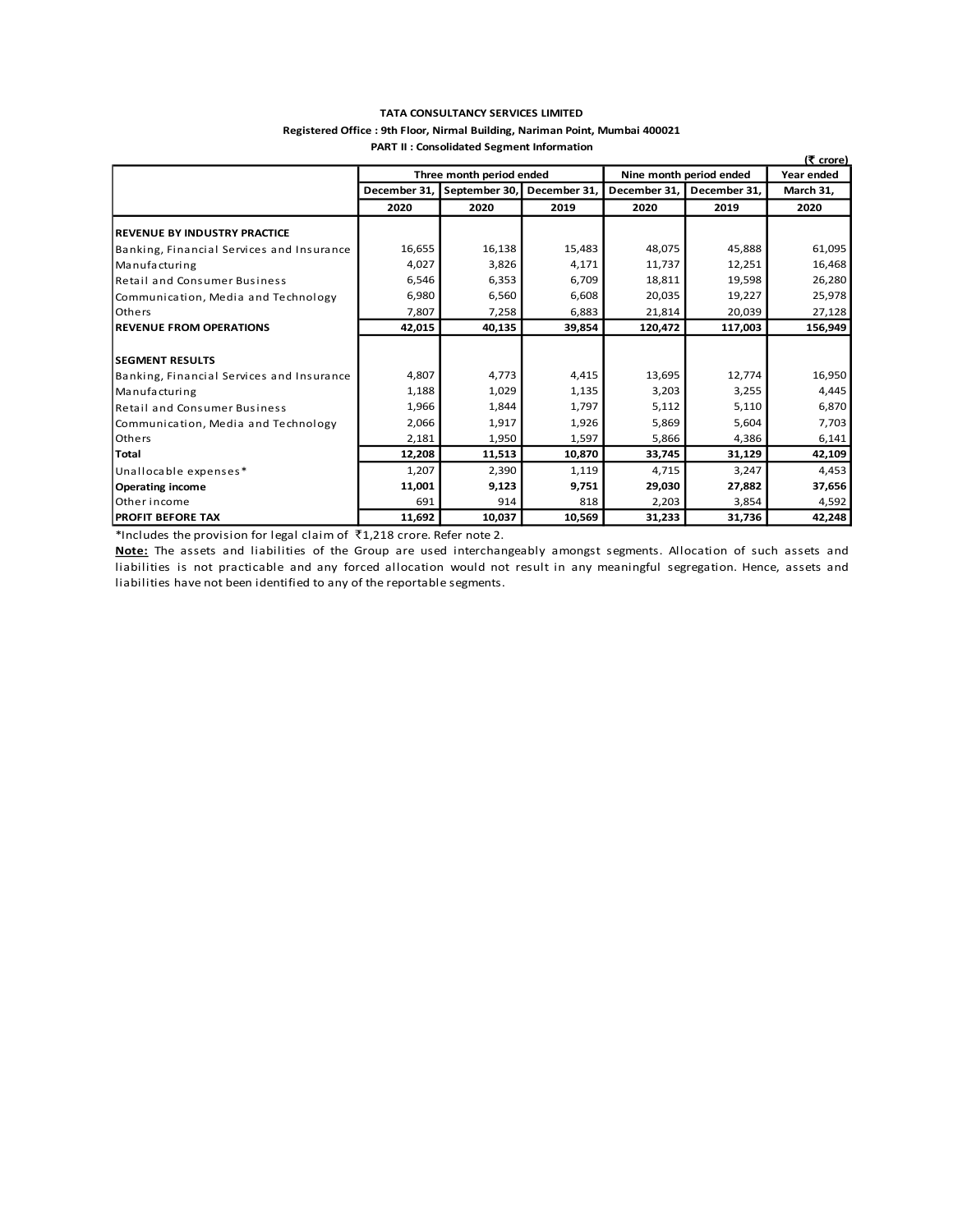# **Select explanatory notes to the Statement of Audited Consolidated Interim Financial Results for the three month and nine month period ended December 31, 2020**

- 1. These results have been prepared in accordance with the Indian Accounting Standard (referred to as "Ind AS") 34 Interim Financial Reporting prescribed under Section 133 of the Companies Act, 2013 read with Companies (Indian Accounting Standards) Rules as amended from time to time. These results have been reviewed by the Audit Committee and approved by the Board of Directors at its meeting held on January 8, 2021. The statutory auditors have expressed an unmodified audit opinion on these results.
- 2. Pursuant to ruling at the Appeals Court on August 20, 2020, in the case relating to Epic Systems Corporation (referred to as Epic) for alleged unauthorised access to and download of Epic's confidential information and use thereof in the development of the Company's product MedMantra, the Company had provided  $\bar{c}1,218$  crore (US \$165 million) towards this legal claim in its statement of profit and loss for the three month period ended September 30, 2020. This has been presented as an "exceptional item" in the statement of profit and loss. The Company filed a petition for re-hearing of the awards for both compensatory and punitive damages at the Appeals Court on September 3, 2020. Epic also filed for re-hearing of the Appeals Court's decision that invalidated a portion of the award of punitive damages. In November 2020, the petitions for re-hearing filed by the Company and Epic, respectively, were denied by the Appeals Court. The proceedings for assessing punitive damages have been remanded back to the District Court. The Company will continue to pursue all legal options available in the matter.
- 3. The Indian Parliament has approved the Code on Social Security, 2020 which would impact the contributions by the company towards Provident Fund and Gratuity. The Ministry of Labour and Employment has released draft rules for the Code on Social Security, 2020 on November 13, 2020, and has invited suggestions from stakeholders which are under active consideration by the Ministry. The Company and its Indian subsidiaries will assess the impact and its evaluation once the subject rules are notified and will give appropriate impact in its financial statements in the period in which, the Code becomes effective and the related rules to determine the financial impact are published.
- 4. The Board of Directors at its meeting held on October 7, 2020, approved a proposal to buy-back upto 5,33,33,333 equity shares of the Company for an aggregate amount not exceeding  $\bar{f}16,000$  crore, being 1.42% of the total paid up equity share capital at `3,000 per equity share. The shareholders approved the same on November 18, 2020, by way of a special resolution through postal ballot. The period for tendering of shares for buy-back was from December 18, 2020 to January 1, 2021. The settlement of all valid bids was completed on January 5, 2021, and the equity shares bought back were extinguished on January 6, 2021. Pursuant to the issuance of Letter of Offer, the Company has recorded a liability towards buy-back of equity shares of `16,000 crore and the corresponding tax payable of `3,726 crore as at December 31, 2020.
- 5. Tata Consultancy Services Netherlands BV, a wholly owned subsidiary of the Company, as a part of an overall arrangement, signed a definitive agreement on January 1, 2021, to obtain entire equity stake in Postbank Systems AG (PBS), a subsidiary of Deutsche Bank AG, at an agreed consideration.
- 6. The Company incorporated a wholly owned subsidiary, Tata Consultancy Services Ireland Limited in Ireland on December 2, 2020.
- 7. CMC Americas, Inc., a wholly owned subsidiary of the Company incorporated in USA, was liquidated w.e.f. December 16, 2020.
- 8. Equity stake in Technology Outsourcing S.A.C., a wholly owned step-down subsidiary at Peru, was sold on December 1, 2020, at book value.
- 9. The Board of Directors at its meeting held on January 8, 2021, has declared an interim dividend of  $\bar{\tau}$ 6.00 per equity share.
- 10. The results for the three month and nine month period ended December 31, 2020, are available on the BSE Limited website (URL[:www.bseindia.com/corporates\)](http://www.bseindia.com/corporates), the National Stock Exchange of India Limited website (URL: [www.nseindia.com/corporates](http://www.nseindia.com/corporates)) and on the Company's website (URL: [www.tcs.com/investors\)](http://www.tcs.com/investors).

For and on behalf of the Board of Directors

Mumbai **Rajesh Gopinathan**  January 8, 2021 CEO and Managing Director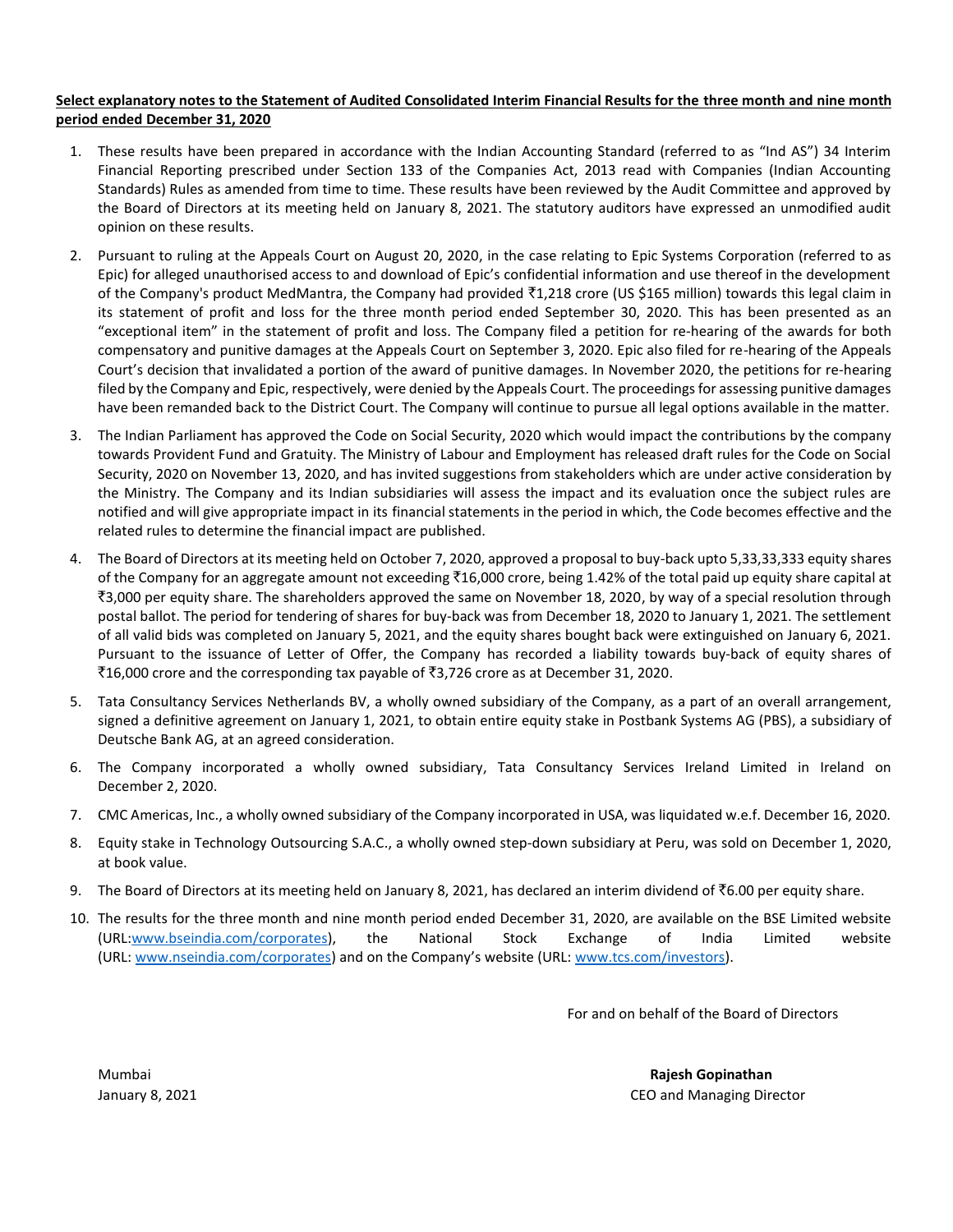#### **TATA CONSULTANCY SERVICES LIMITED Registered Office : 9th Floor, Nirmal Building, Nariman Point, Mumbai 400021 Audited Unconsolidated Interim Statement of Financial Results CIN: L22210MH1995PLC084781 Tel: +91 22 6778 9595 Email: investor.relations@tcs.com Website: www.tcs.com**

|                                                                                  |                          |               |                         |              |              | (₹ crore) |
|----------------------------------------------------------------------------------|--------------------------|---------------|-------------------------|--------------|--------------|-----------|
|                                                                                  | Three month period ended |               | Nine month period ended |              | Year ended   |           |
|                                                                                  | December 31,             | September 30, | December 31,            | December 31, | December 31, | March 31, |
|                                                                                  | 2020                     | 2020          | 2019                    | 2020         | 2019         | 2020      |
| Revenue                                                                          | 34,957                   | 33,365        | 33,040                  | 99,946       | 98,084       | 131,306   |
| Other income                                                                     | 2,096                    | 1,734         | 1,206                   | 4,536        | 6,049        | 8,082     |
| <b>TOTAL INCOME</b>                                                              | 37,053                   | 35,099        | 34,246                  | 104,482      | 104,133      | 139,388   |
| <b>Expenses</b>                                                                  |                          |               |                         |              |              |           |
| Employee benefit expenses                                                        | 17,779                   | 17,211        | 16,333                  | 51,627       | 48,263       | 64,906    |
| Fees to external consultants                                                     | 3,548                    | 3,404         | 3,484                   | 10,339       | 10,404       | 13,916    |
| Cost of equipment and software licences                                          | 331                      | 224           | 378                     | 839          | 1,233        | 1,596     |
| Depreciation and amortisation expense                                            | 771                      | 755           | 677                     | 2,265        | 1,977        | 2,701     |
| Other operating expenses                                                         | 2,621                    | 2,440         | 3,400                   | 7,783        | 10,084       | 13,535    |
| <b>TOTAL EXPENSES</b>                                                            | 25,050                   | 24,034        | 24,272                  | 72,853       | 71,961       | 96,654    |
| PROFIT BEFORE FINANCE COSTS, EXCEPTIONAL ITEM AND TAX                            | 12,003                   | 11,065        | 9,974                   | 31,629       | 32,172       | 42,734    |
| Finance costs                                                                    | 159                      | 149           | 200                     | 426          | 532          | 743       |
| PROFIT BEFORE EXCEPTIONAL ITEM AND TAX                                           | 11,844                   | 10,916        | 9,774                   | 31,203       | 31,640       | 41,991    |
| <b>Exceptional item (Refer note 2)</b>                                           |                          |               |                         |              |              |           |
| Provision towards legal claim                                                    |                          | 1,218         |                         | 1,218        |              |           |
| <b>PROFIT BEFORE TAX</b>                                                         | 11,844                   | 9,698         | 9,774                   | 29,985       | 31,640       | 41,991    |
| <b>Tax Expense</b>                                                               |                          |               |                         |              |              |           |
| Current tax                                                                      | 2,968                    | 2,522         | 2,692                   | 7,813        | 6,765        | 9,012     |
| Deferred tax                                                                     | (366)                    | (272)         | (601)                   | (614)        | (158)        | (281)     |
| <b>TOTAL TAX EXPENSE</b>                                                         | 2,602                    | 2,250         | 2,091                   | 7,199        | 6,607        | 8,731     |
| <b>PROFIT FOR THE PERIOD</b>                                                     | 9,242                    | 7,448         | 7,683                   | 22,786       | 25,033       | 33,260    |
| OTHER COMPREHENSIVE INCOME (OCI)                                                 |                          |               |                         |              |              |           |
|                                                                                  | (187)                    | 1             | (225)                   | (50)         | (276)        | (409)     |
| Items that will not be reclassified subsequently to profit or loss               |                          |               |                         |              |              |           |
| Income tax on items that will not be reclassified subsequently to profit or loss | 40                       |               | 63                      | 11           | 58           | 86        |
| Items that will be reclassified subsequently to profit or loss                   | 126                      | (162)         | (229)                   | 608          | 212          | 812       |
|                                                                                  | (71)                     | 73            | 44                      | (224)        | (137)        | (315)     |
| Income tax on items that will be reclassified subsequently to profit or loss     |                          |               |                         |              |              |           |
|                                                                                  |                          | (88)          | (347)                   |              |              |           |
| TOTAL OTHER COMPREHENSIVE INCOME / (LOSSES)                                      | (92)<br>9,150            | 7,360         |                         | 345          | (143)        | 174       |
| TOTAL COMPREHENSIVE INCOME FOR THE PERIOD                                        |                          |               | 7,336                   | 23,131       | 24,890       | 33,434    |
| Paid up equity share capital                                                     | 375                      | 375           | 375                     | 375          | 375          | 375       |
| (Face Value : ₹1 per share)                                                      |                          |               |                         |              |              |           |
| <b>Total Reserves</b>                                                            |                          |               |                         |              |              | 73,993    |
| Earnings per equity share:- Basic and diluted $(\bar{\tau})$                     | 24.63                    | 19.85         | 20.47                   | 60.72        | 66.71        | 88.64     |
| Dividend per share (Par value ₹1 each)                                           |                          |               |                         |              |              |           |
| Interim dividend on equity shares $(\bar{\zeta})$                                | 6.00                     | 12.00         | 5.00                    | 23.00        | 55.00        | 67.00     |
| Final dividend on equity shares (₹)                                              |                          |               |                         |              |              | 6.00      |
| Total dividend on equity shares (₹)                                              | 6.00                     | 12.00         | 5.00                    | 23.00        | 55.00        | 73.00     |
| Total equity dividend percentage                                                 | 600                      | 1,200         | 500                     | 2,300        | 5,500        | 7,300     |
|                                                                                  |                          |               |                         |              |              |           |